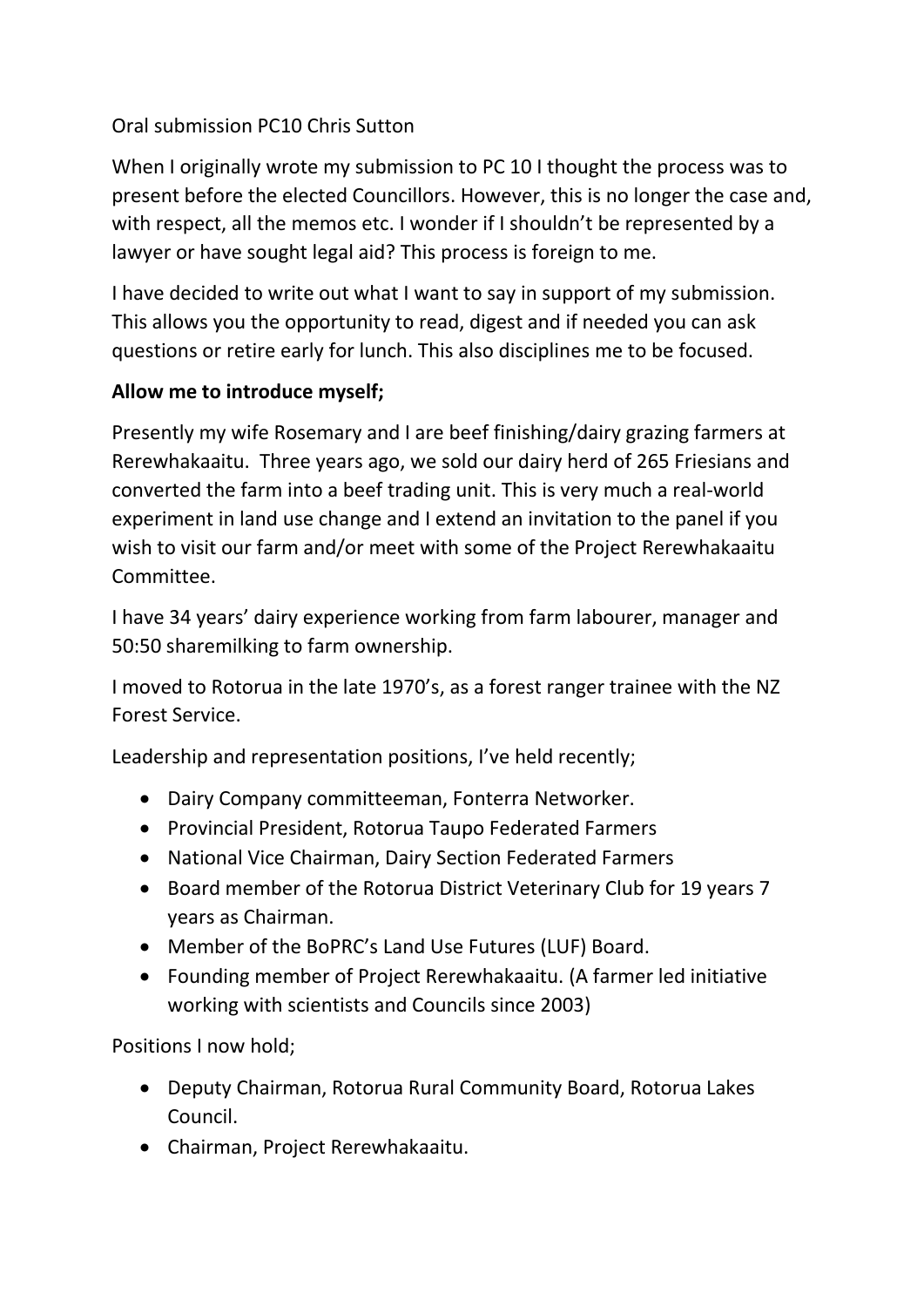These are my opinions/views and in no way, am I representing any of these organisations.

I wish to speak to each item in my submission and I feel it only appropriate that I offer a solution.

**I stand to be corrected but, PC10 is a compromise involving grandparenting where all land owners are asked to reduce their nutrient discharge from that set in the benchmark with no compensation offered for business failure and social disruption.**

### **1, Don't rule an industry out, buy it out if you want it gone!**

Everyone's entitled to a dignified exit.

I believe the Incentives Board could buy dairy farms on a willing buyer/willing seller basis. Remove the ability to dairy, amalgamate properties if necessary to make them financially viable, and reintroduce them into the market place. The difference between purchase and sale price will be the cost of removing the targeted N.

To do this there will need to be a change in the terms of reference for the Incentives Board. However only after a couple of years and some KPI success should we consider injecting more capital if required.

## **2, What evidence do you have that Rotorua residents want a catchment planted in commercial forest?**

The LUF Board received a report on the Taupo process from a Canadian scientist (I don't recall her name.) But in her report, she identified 2 major omissions.

- 1. There was no provision for stress or trauma counselling for farmers because of the social disruption they endured.
- 2. The general population were never given the opportunity to consider the ramifications of the proposed rules.

A similar thing is being repeated here in Rotorua.

Also, I see no restrictions with regards to logging around the lake shore or streams.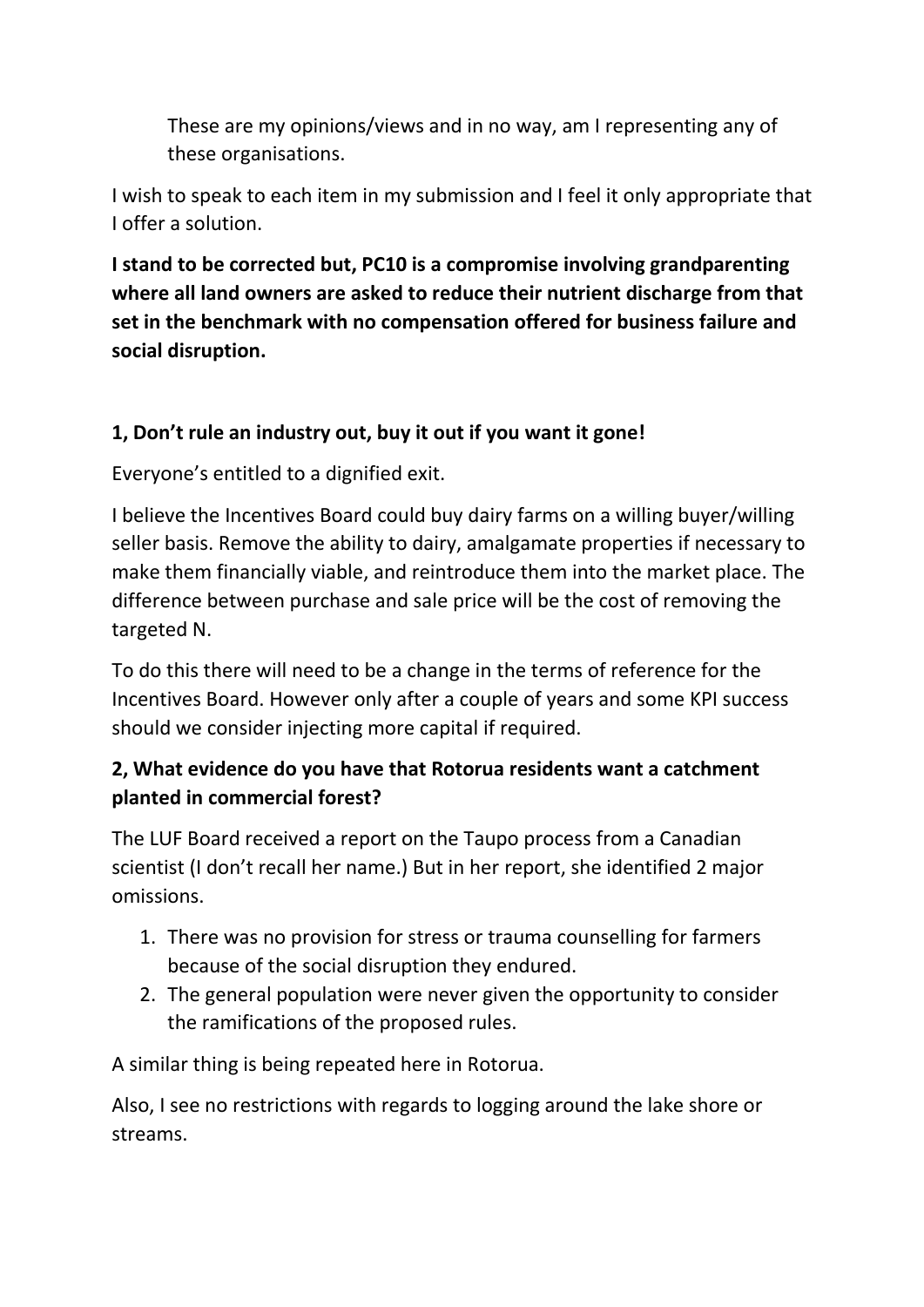May I suggest no clear fell logging, within 500 metres of the lake edge, 200 metres either side of a stream wider than a metre and 100 metres either side of swamps, seeps, bogs or small streams. Also, no clear fell logging on land over 15 degrees within 1 kilometre of the lake or a flowing stream/river.

Logging can have the most devastating effect on the environment and the suggestion that we should spread the nutrient discharge (pulse of P) from this event over the forests crop rotation of 25 years is a big ask.

The LUF Board was told that Maori had not made a fortune out of pine trees yet we seem to think that forestry should be their natural default option.

### **3, Maori are hugely disadvantaged.**

Maori are best to submit on this but while on the LUF Board I did gain an appreciation of their predicament.

### **4, Land Use Change symposium.**

Since my submission there has been action by BoPRC, but some of these actions focus solely on addressing Nitrogen and lack a simple budget and a 5 year cashflow forecast.

# **5, Break the lake catchment into stream catchments with individual plans, combining to form the total Lake Rotorua Catchment Plan.**

Too simple to be true?

It's not really, this was a Regional Council staff suggestion 12-15 years ago but lost in the political passage of time.

It works!

- Start with the land owners by getting them to have farm environmental management plans.
- Combine these into a stream catchment plan to be part of the whole lake catchment plan.
- Reverse the lake nutrient model back up the catchment incorporating "Land Use Capability Mapping" to set non-transferable/tradeable nutrient discharge allowances per land use type.

#### **6, NZ's worst example.**

Okay maybe I was a bit dramatic here, but I've had the opportunity of being involved and spectating.